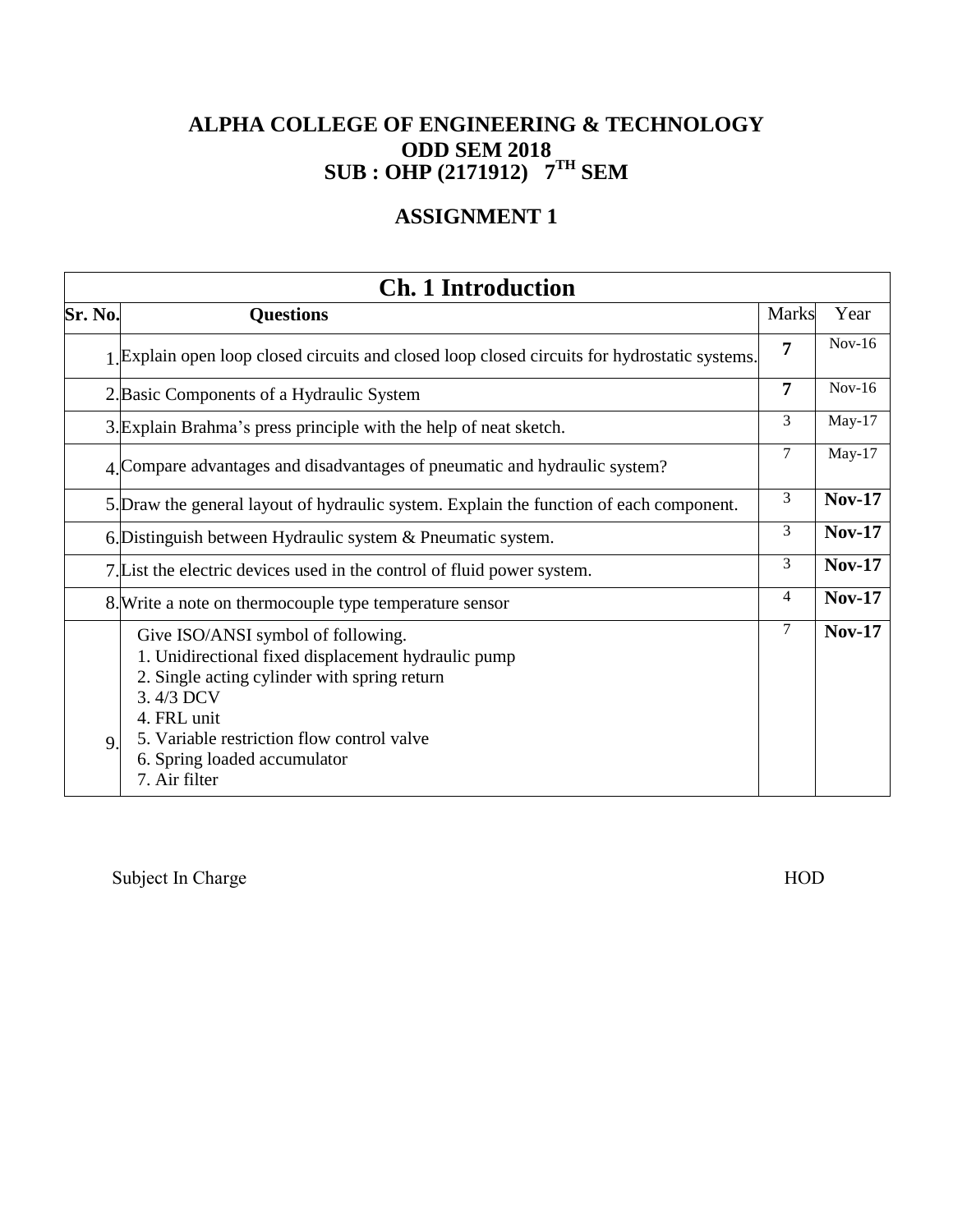## **ASSIGNMENT 2**

| Ch. 2 System Components, Hydraulic Oils, Fluid Properties and Filter |                                                                                |              |          |  |
|----------------------------------------------------------------------|--------------------------------------------------------------------------------|--------------|----------|--|
| Sr. No.                                                              | <b>Questions</b>                                                               | <b>Marks</b> | Year     |  |
|                                                                      | What is a by-pass filter? State its advantages and disadvantages.              |              | $Nov-16$ |  |
| 2.                                                                   | Advantages and disadvantages of High - Water Content Fluid (HWCF).             | 7            | $Nov-16$ |  |
| 3.                                                                   | Name and explain the properties of hydraulic oil used in hydraulic<br>circuit. |              | $Mav-17$ |  |
| 4.                                                                   | Draw Symbol of filter & explain the working of by-pass type filter             |              | $Nov-17$ |  |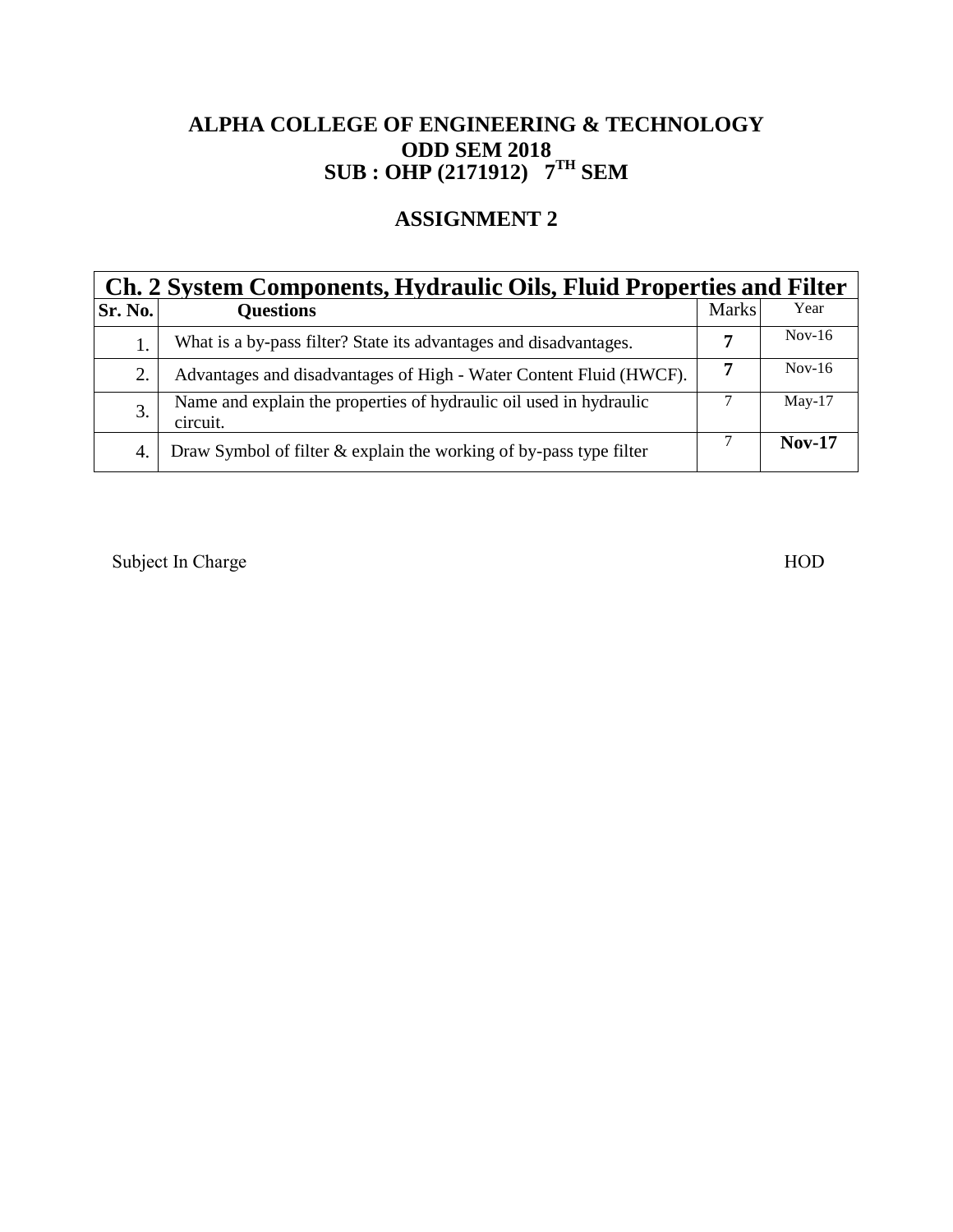## **ASSIGNMENT 3**

| <b>Ch. 3 Hydraulic Pumps, Motors and Actutors</b> |                                                                                                |              |               |  |
|---------------------------------------------------|------------------------------------------------------------------------------------------------|--------------|---------------|--|
| Sr. No.                                           | <b>Questions</b>                                                                               | <b>Marks</b> | Year          |  |
| 1.                                                | Construction and working of an internal gear pump.                                             | 7            | $Nov-16$      |  |
| 2.                                                | Explain control of a bi-directional motor by 4/2 way valve.                                    | 7            | $Nov-16$      |  |
| 3.                                                | Differentiate between a hydrostatic and hydrodynamic system.                                   | 7            | Nov-16, Nov-  |  |
| 4.                                                | Classify hydraulic pumps. Explain the principle of working of a<br>positive displacement pump. | 7            | $May-17$      |  |
| 5.                                                | Explain the working of balanced vane pump with the help of neat<br>sketch.                     | 7            | $May-17$      |  |
| 6.                                                | Show the construction of double acting cylinder with labelled diagram.                         | 7            | $May-17$      |  |
| 7.                                                | Give the classification of Pumps. Sketch $&$ Explain working of internal<br>gear pump.         | 7            | <b>Nov-17</b> |  |
| 8.                                                | Sketch & Explain the working of Ge-rotor pump.                                                 | 4            | <b>Nov-17</b> |  |
| 9.                                                | What is an actuator? Give the classification of hydraulic actuators.                           | 3            | <b>Nov-17</b> |  |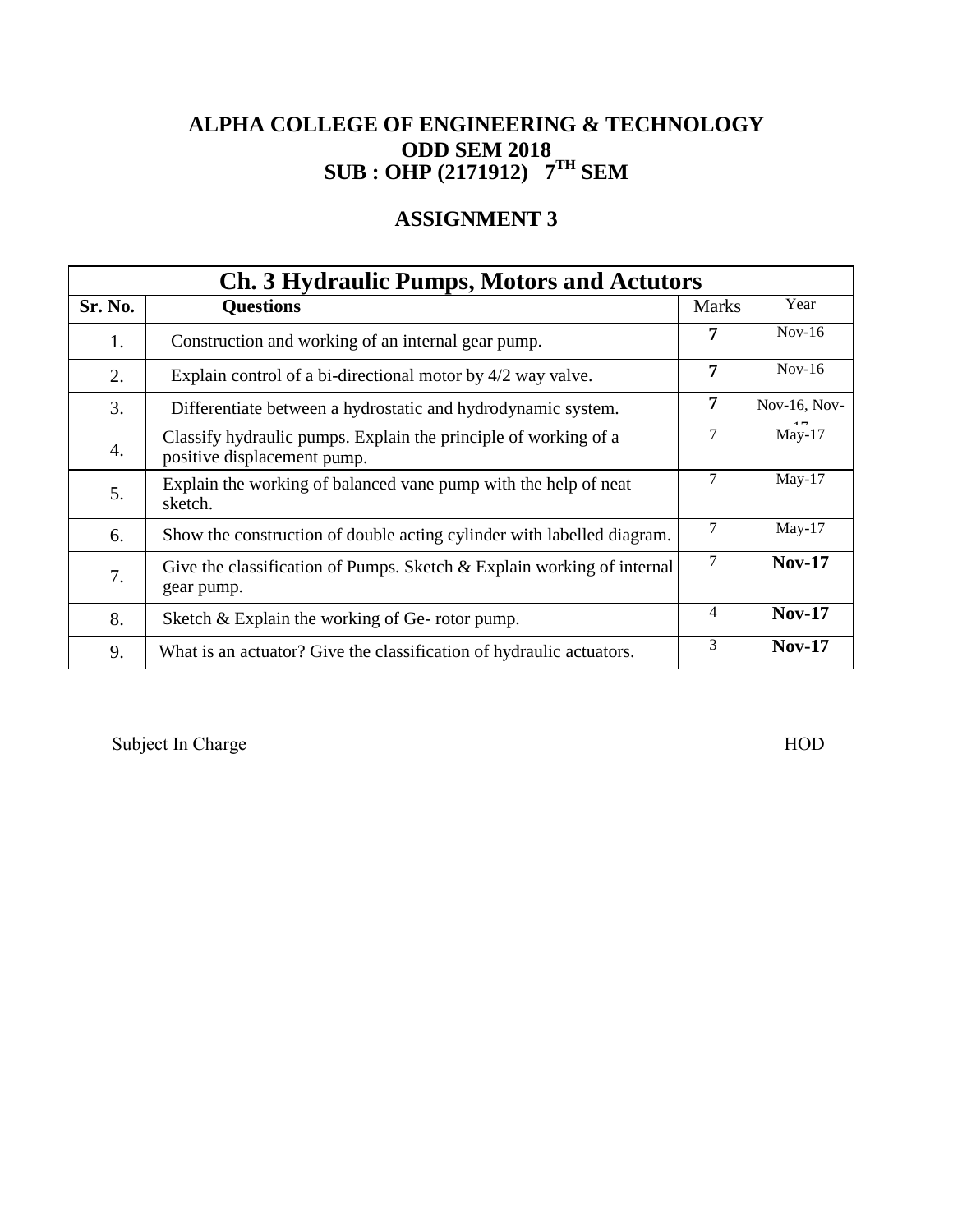# **ASSIGNMENT 4**

|         | <b>Ch. 4 Hydraulic Valves and Hydraulic System Accessories</b>                                                                                                                                                                      |                |            |
|---------|-------------------------------------------------------------------------------------------------------------------------------------------------------------------------------------------------------------------------------------|----------------|------------|
| Sr. No. | <b>Questions</b>                                                                                                                                                                                                                    | <b>Marks</b>   | Year       |
| 1.      | Cite the classification of check valves and explain the function of pilot-operated<br>check valve, giving the necessary drawing.                                                                                                    | $\overline{7}$ | $Nov-16$   |
| 2.      | State the different ways of control of DCVs.                                                                                                                                                                                        | $\overline{7}$ | $Nov-16$   |
| 3.      | Draw the symbols of Pressure control valves used in hydraulic systems.                                                                                                                                                              | 7              | Nov-       |
| 4.      | Draw the symbols for following hydraulic components according to ISO: (A)<br>Double acting cylinder with cushioning on both sides (B) Lever operated, spring<br>returned, 3/2 DCV (C) Pilot operated check valve (D)Sequence valve. | $\overline{4}$ | $May-17$   |
| 5.      | List different types of accumulators and describe functioning of any two with the<br>help of neat sketch.                                                                                                                           | $\overline{7}$ | $May-17$   |
| 6.      | Explain the working of "Pilot operated, spring centered 4-port, 3-position<br>direction control (spool) valve" with the help of neat sketch.                                                                                        | 7              | $May-17$   |
| 7.      | List different pressure control valves giving its application. Explain construction and<br>working of any one in detail with the help of neat sketch.                                                                               | $\tau$         | $May-17$   |
| 8.      | What do you mean by pressure relief valve? sketch $\&$ explain with neat sketch<br>the working of pilot operated pressure relief valve (Compound Relief valve)                                                                      | 7              | Nov-<br>17 |
| 9.      | List the Power loss in flow control circuits $\&$ explain in detail.                                                                                                                                                                | 4              | Nov-<br>17 |
| 10.     | Explain 4/3 sliding spool direction control valve working.                                                                                                                                                                          | 3              | Nov-<br>17 |
|         | 11. Describe Working of sequence valve with neat sketch & draw its symbol                                                                                                                                                           | $\tau$         | Nov-<br>17 |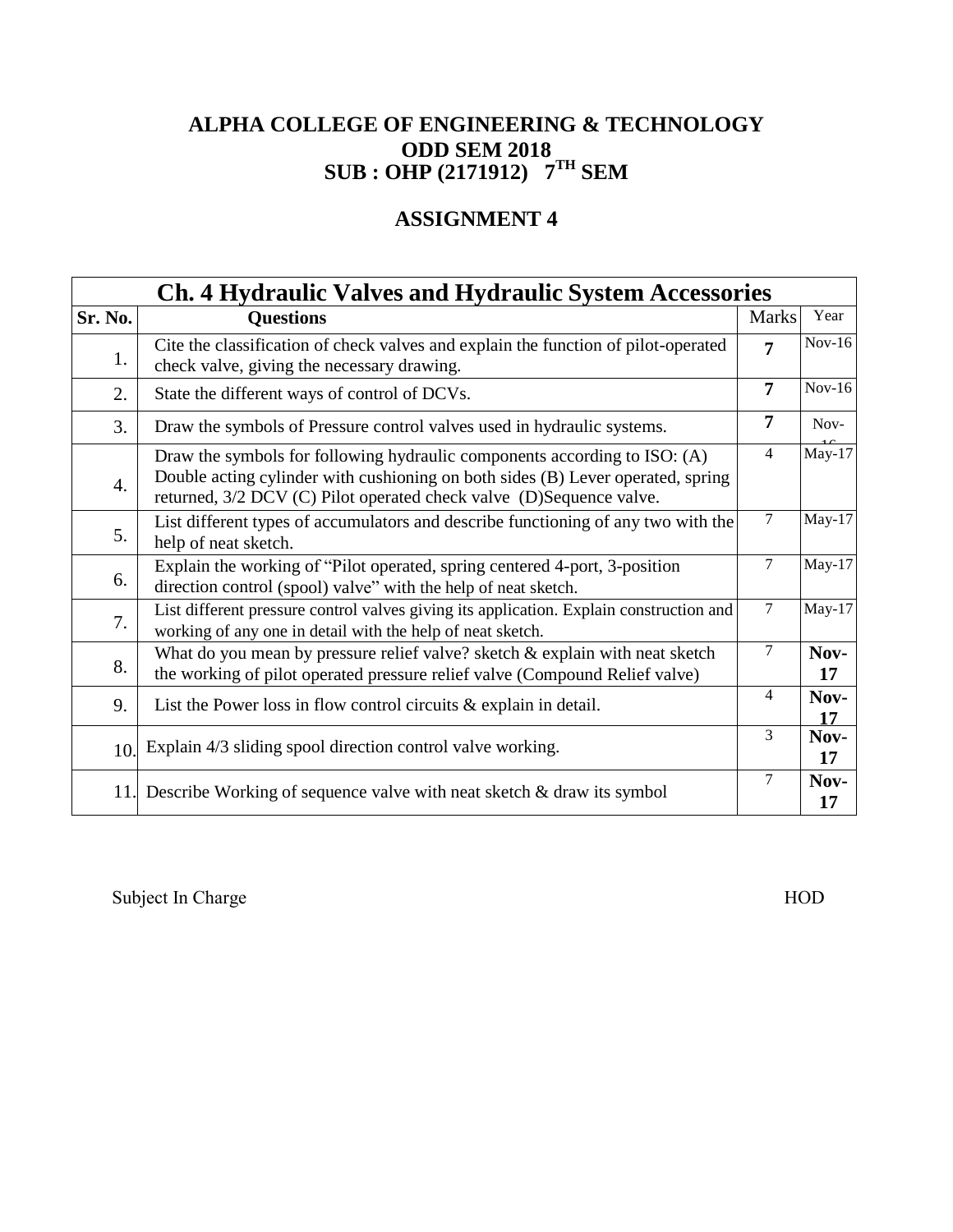## **ASSIGNMENT 5**

| <b>Ch. 5 Design of Hydraulic Circuits</b> |                                                                                                                                                                                                                 |                |               |
|-------------------------------------------|-----------------------------------------------------------------------------------------------------------------------------------------------------------------------------------------------------------------|----------------|---------------|
| Sr.                                       | <b>Questions</b>                                                                                                                                                                                                | <b>Marks</b>   | Year          |
| No.<br>1                                  | A single acting cylinder is to be operated from two different sources A and B<br>such that its forward motion can be actuated from either of the two locations.<br>Draw and explain a circuit diagram.          | 7              | $Nov-16$      |
| 2.                                        | Explain the control of a surface grinder table by pilot-operated valve with detail<br>drawing.                                                                                                                  | $\overline{7}$ | $Nov-16$      |
| 3.                                        | Differentiate between direct and indirect control. Draw simple hydraulic circuit<br>diagrams of both and explain the differences.                                                                               | $\overline{7}$ | $Nov-16$      |
| 4.                                        | Draw a hydraulic circuit diagram of a hydraulic system having a double acting<br>cylinder which has a rapid approach speed, than slow feed motion and at the<br>end of the stroke the cylinder returns rapidly. | 7              | $Nov-16$      |
| 5.                                        | Draw and explain the working of 'Sequential circuit' for sequential operation<br>of two - double acting cylinders, using two sequence valves.                                                                   | 7              | $May-17$      |
| 6.                                        | Draw and explain the working of 'Regenerative circuit' for achieving same<br>speed of double acting cylinder in both strokes.                                                                                   | 7              | $May-17$      |
| 7.                                        | Draw speed controlled actuator, Meter- out circuits for DAC for extension.                                                                                                                                      | 3              | <b>Nov-17</b> |
| 8.                                        | Draw the hydraulic circuit for Drilling machine $\&$ explain its working.                                                                                                                                       | 7              | <b>Nov-17</b> |
| 9.                                        | Bleed off Circuits – sketch $\&$ explain its working.                                                                                                                                                           | 7              | <b>Nov-17</b> |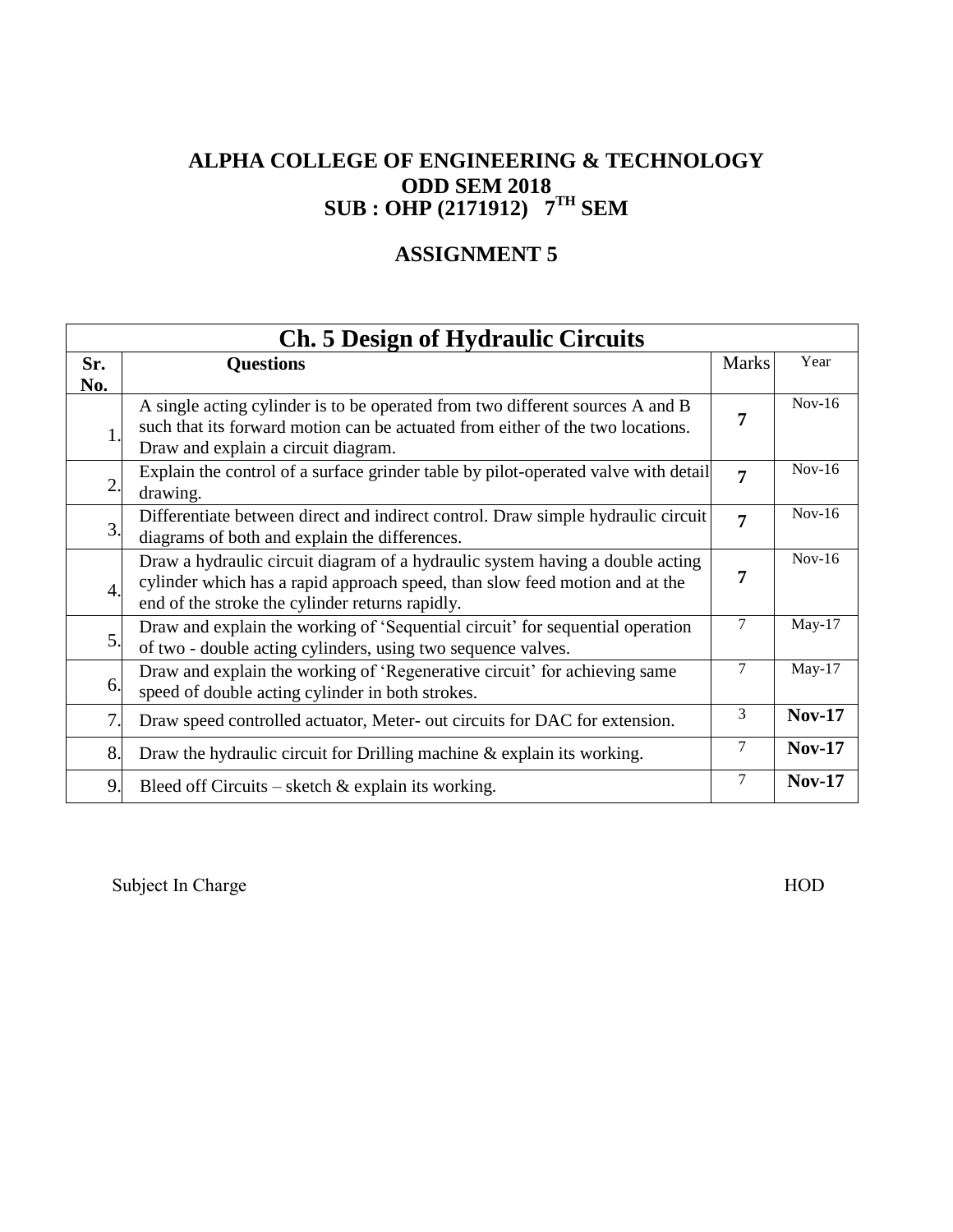# **ASSIGNMENT 6**

| <b>Ch. 6 Introduction to Pneumatic Systems</b> |                                                                                                                                                                                                                                                                      |              |             |
|------------------------------------------------|----------------------------------------------------------------------------------------------------------------------------------------------------------------------------------------------------------------------------------------------------------------------|--------------|-------------|
| Sr. No.                                        | <b>Questions</b>                                                                                                                                                                                                                                                     | <b>Marks</b> | Year        |
| 1.                                             | Construction and working of time delay valve of pneumatic systems.                                                                                                                                                                                                   | 7            | $Nov-16$    |
| 2.                                             | List the six basic components used in a pneumatic system.                                                                                                                                                                                                            | 7            | Nov-<br>16, |
| 3.                                             | Compare advantages and disadvantages of pneumatic and hydraulic system?                                                                                                                                                                                              | 7            | $May-17$    |
| 4.                                             | Explain construction $\&$ working of pressure regulator used in pneumatic system.                                                                                                                                                                                    | $\tau$       | $May-17$    |
| 5.                                             | With the help of neat sketch, explain the principle and working of Shuttle valve (OR gate)<br>and Twin Pressure valve (AND gate).                                                                                                                                    | $\tau$       | May-<br>17, |
| 6.                                             | Give ISO/ANSI symbol of following.<br>1. Unidirectional fixed displacement hydraulic pump<br>2. Single acting cylinder with spring return<br>3.4/3 DCV<br>4. FRL unit<br>5. Variable restriction flow control valve<br>6. Spring loaded accumulator<br>7. Air filter | 7            | Nov-<br>17  |
| 7.                                             | If diameter of piston is 60 mm, diameter of piston rod is 10 mm, $\&$ air pressure is 100<br>$N/mm2$ , what will be the force in advance stroke & return stroke.                                                                                                     | 4            | Nov-<br>17  |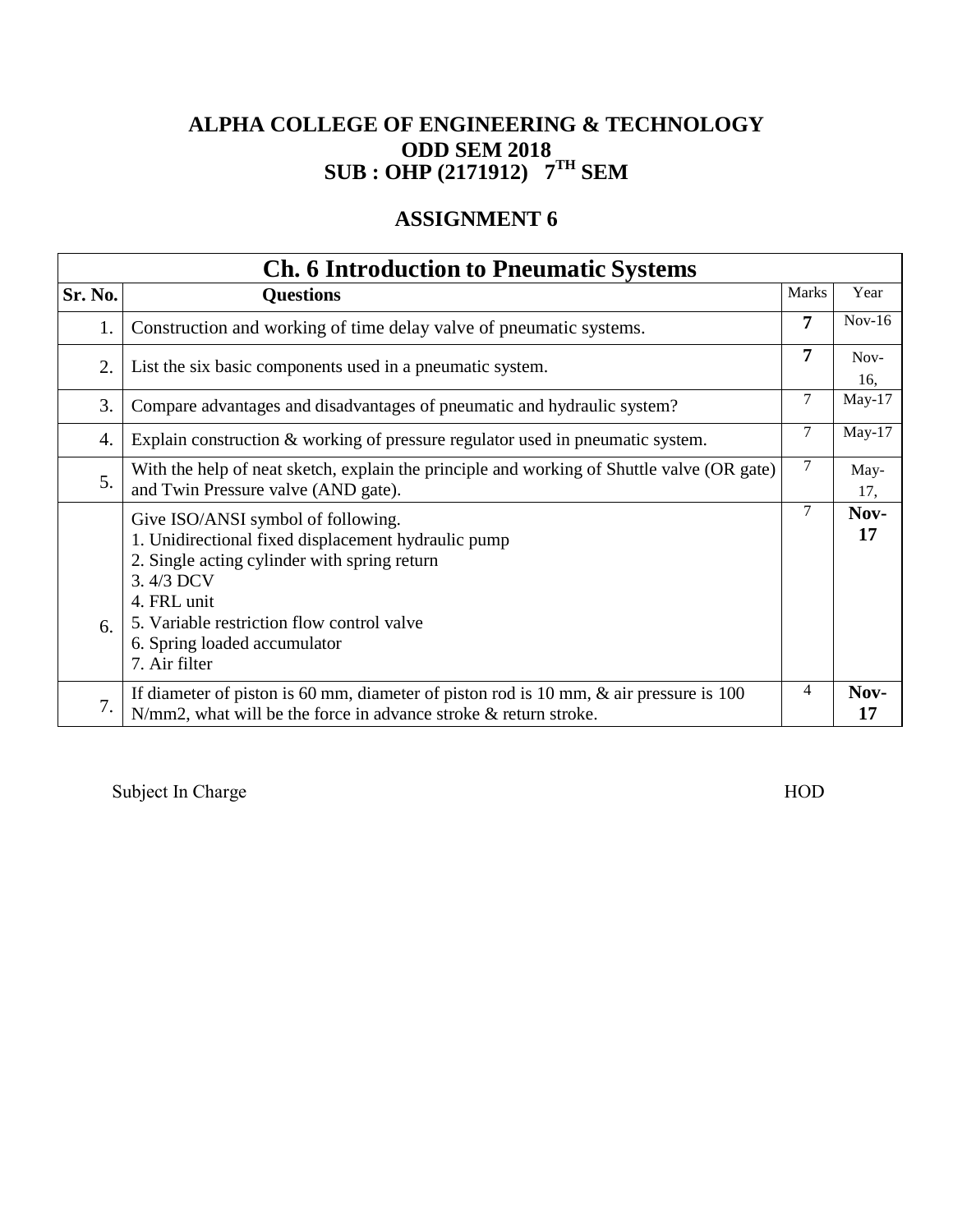## **ASSIGNMENT 7**

|         | <b>Ch. 7 Pneumatic Circuits</b>                                                                                                                          |              |               |  |
|---------|----------------------------------------------------------------------------------------------------------------------------------------------------------|--------------|---------------|--|
| Sr. No. | <b>Questions</b>                                                                                                                                         | <b>Marks</b> | Year          |  |
| 1.      | Design a circuit to control speed of a double acting pneumatic cylinder in both the<br>strokes and explain its working.                                  |              | $May-17$      |  |
| 2.      | What is functional diagram in pneumatic circuit? Explain Movement diagram,<br>Travel-Time diagram and Position-step diagram with the help of an example. |              | $May-17$      |  |
| 3.      | Sketch & explain Pneumatic Circuit using Quick Exhaust valve.                                                                                            |              | <b>Nov-17</b> |  |
| 4.      | Draw Pneumatic circuit for operating DAC by 4/3 DCV.                                                                                                     | 7            | <b>Nov-17</b> |  |
| 5.      | Draw Throttle-out circuits for extension stroke for pneumatic system.                                                                                    |              | <b>Nov-17</b> |  |